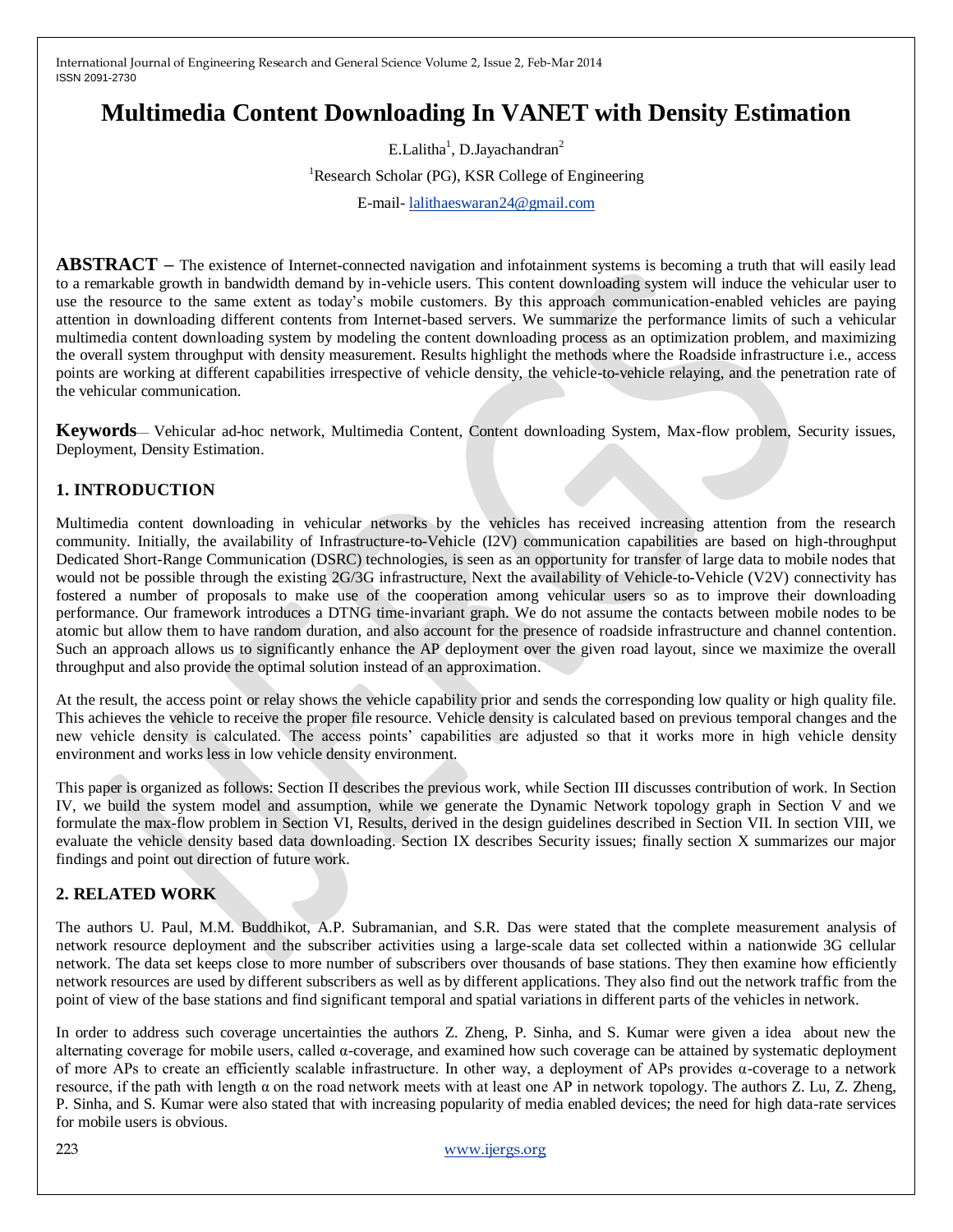# **3. MY CONTRIBUTION**

The density measurement in vehicular network my contributions to this problem are as follow:

- The access point or relay tracks the vehicle capability prior and sends the corresponding low quality or high quality file. This achieves the vehicle to receive the proper file resource
- Vehicle density is calculated based on previous temporal changes and the new vehicle density is calculated.
- The access points' capabilities are adjusted so that it works more in high vehicle density environment and works less in low vehicle density environment.
- Vehicle density based download scenario is applied to Access Points.

Proposed methods where the Roadside infrastructure i.e., access points are working at different capabilities irrespective of vehicle density.

## **4. SYSTEM MODEL AND ASSUMPTIONS**

## **4.1. Network Model**

We create a network composed of fixed roadside APs and vehicular users, where some of them are downloader's. They are interested in downloading multimedia content from the Internet through the APs. We consider the general case in which every downloader may be interested in different content. Downloader's can either use direct connectivity with the APs, if available, or be assisted by other vehicles acting as intermediate relays. In particular, we consider the following data *transfer paradigms*:

*Direct transfers*, a direct communication between an AP and a downloader. This shows the typical way mobile users interact with the infrastructure in today's wireless networks;

*Connected forwarding*, the result shows traffic relaying through one or more vehicles that create a multi hop path between an AP and a downloader, where all the links of the connected path exist at the time of the data transfer. This is the conventional approach to traffic delivery in ad hoc networks;

*Carry-and-forward*, the traffic relaying through one or more vehicles that store and carry the data, and delivering them either to the target downloader or to another relay which meet such downloader sooner.

Our approach allows us to processing a road layout and an associated vehicular mobility trace, so as to build a time expanded graph that represents the temporal network evolution. By using this graph, we formulate a max-flow problem whose solution matches our goals.

## **5. DYNAMIC NETWORK TOPOLOGY GRAPH**

Dynamic network topology graph (DNTG) generate a from a different vehicular mobility trace in network topology, considering that on the corresponding road layout there are: (i) a set of A candidate locations  $(a_i, i = 1, \ldots, A)$  where APs could be located, (ii)a set of V vehicles  $(v_i, i = 1, \ldots, V)$  travel over the road layout and participating in the network, and (iii) a set of D vehicles that wish to download data from the APs.

The major aim of the DNTG is to model all possible opportunities through which data can flow from the APs to the downloader's, possibly via relays. With known mobility trace, we identify the *contact events* between any pair of nodes (i.e., two vehicles, or an AP and a vehicle).

Each contact event is characterized by:

*Link quality*, The quality level of the link between the two nodes; specifically, we take as link quality metric the achievable data rate at the network layer, which depends on the distance between the two nodes

*The contact starting time*, i.e., the time instant at which the link between the two nodes is established or the quality level of an already established link that takes on a new value;

*A contact ending time*, i.e., the time instant at which the link is removed, the quality level of link has changed.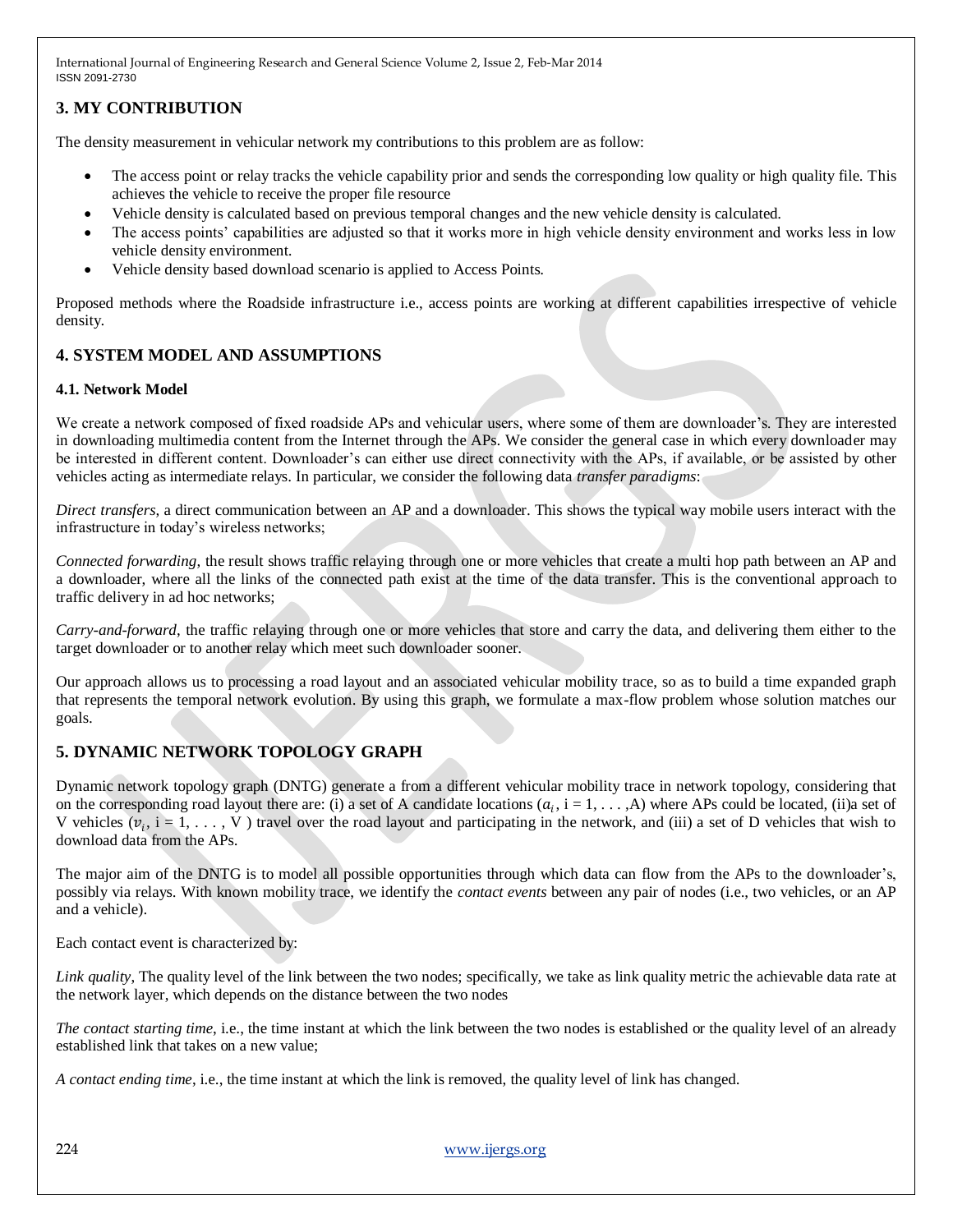

Figure1. A sample DNTG, in presence of one Access point A and three vehicles v1, v2 & v3, the first of which (v1) is a downloader while the others (v2, v3) can act as relays. The connection established in network during each frame is represented by a row of vertices. In the above graph, we highlight paths that are agent of the carry and-forward (A), connected forwarding (B), and direct (C) transfer paradigms.

Each vehicle  $V_i$  participating in the network at frame k is represented by a vertex  $V_i^k$  ( $1 \le i \le V$ ) in the DNTG, where as each candidate AP location  $A_i$  is mapped within each frame k onto a vertex  $A_i^k (1 \le i \le A)$ . We denote by  $V^k$  and  $A^k$  theset of vertices representing, respectively, the vehicles and APs in the DNTG at time frame k, while we denote by  $D^kCV^k$  the subset of vertices representing the downloaders that existin the network at frame k. All non-downloader vehicles in $R^k = V^k \backslash D^k$ can act as relays, according to the data transfer paradigms outlined above.

Within each frame k, a directed edge  $(V_i^k \in V_j^k)$  exists fromvertex  $V_i^k \in R^k$  to vertex  $V_j^k \in V^k$  if a contact between thenondownloader vehicle  $V_i$  and another vehicle $V_j$  is active during that frame. Each edge of this frame type is associated with a weight w ( $V_i^k$ ,  $V_j^k$ ), equal to the rate of that corresponding contact event. The set including such edges is defined as  $L^k_\nu$ . Similarly, a directed edge  $(A_i^k, V_j^k)$  comes from vertex  $A_i^k \in A^k$  to vertex  $V_j^k \in V^k$  if a contact between the candidate AP Ai and the vehicle  $V_j$  is active during frame k. Again, these edges are associated with weights w( $A_i^k$ ,  $V_j^k$ ), equivalent to the contact event rate, and their set is defined as  $L^k$ a. A directed edge ( $V_i^k$ ,  $V_i^{k+1}$  ) is also drawn from any vertex  $V_i^k \in R^k$  to any vertex  $V_i^{k+1} \in R_i^{k+1}$ , for  $1 \le k \le F$ . While the edges in  $L_v^k$ and  $L_a^k$  represent transmission opportunity, those of the form  $(V_i^k, V_i^{k+1})$  model the possibility that a nondownloader vehicle  $V_i$  physically carries some data during its association from frame k to frame  $k + 1$ . Accordingly, these edges are associated with a weight representing the vehicle storage capabilities, since they do not involve any rate-limited data transfer over the wireless medium. However, dealing with vehicular nodes as conflicted to resource-constrained hand-held devices, we take the weight of such edges to be assume on an infinite value. A directed edge  $(A_i^k, A_i^{k+1})$  of infinite weight is also drawn between two any vertices representing the same candidate AP at two consecutive frames, i.e., from  $A_i^k \epsilon A^k$  to  $A_i^{k+1} \epsilon A^{k+1}$  ( $1 \le k \le F$ ). We will refer to the edges of the kind  $(V_i^k,$  $V_i^{k+1}$ ) or  $(A_i^k, A_i^{k+1})$  as intra-nodal.

The DNTG is therefore a weighted directed graph, representing the network topology development over time. An example of DNTG is given in Fig. 1, in presence of one AP and three vehicles v1, v2, & v3, with v1 being a downloader and v2, v3 possibly acting as relays. There, contact events divide different frames that correspond to rows of vertices in the DNTG, where intra-nodal edges connect vertices which represent the same vehicle or candidate Access point over time. To minimize the graph size, in this example we assume the achievable network-layer rate w to be constant during the complete lifetime of a link; in our performance evaluation, instead, we consider a more complex model, which accounts for pragmatic variations of the rate as a function of the distance between the two nodes. And also, note that the graph allows the capture of all the data transfer paradigms previously discussed. It is thus possible to identify paths in the graph that correspond to (1) direct download from the Access point to the downloader, as path C, (2) connected forwarding through 3-hops (frame 2) and 2-hops (frame 5), as path B, and (3) carry-and-forward through the movement in time of the relay vehicle v3, as path A.

#### **6. THE MAX-FLOW PROBLEM**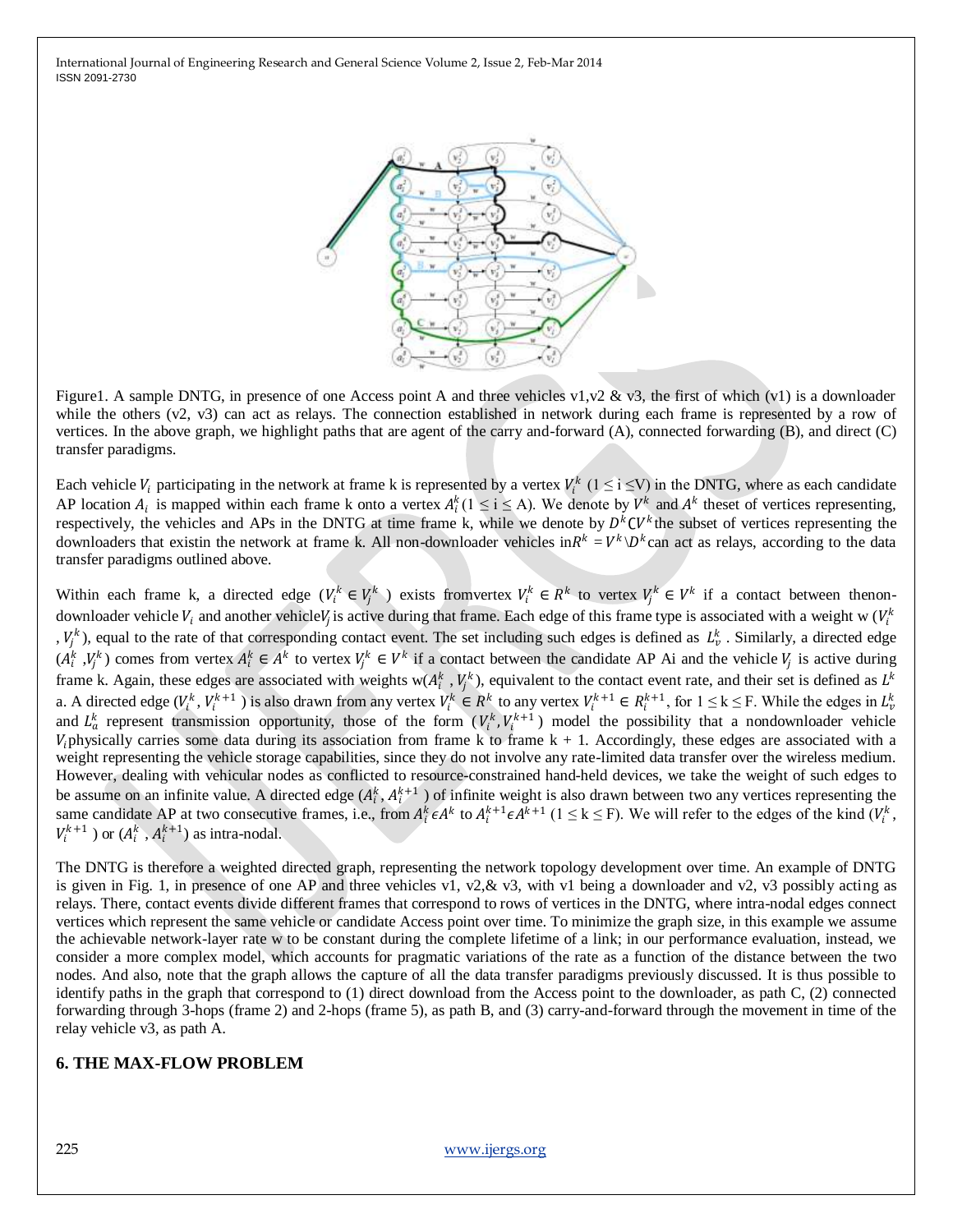With specified DNTG, our next step is the formulation of an optimization problem whose goal is to maximize the flow from  $\alpha$  to  $\omega$ . i.e., the total amount of downloaded data by the downloader's. Denoted by  $x(V_i^k, \omega)$  the traffic flow over an edge connecting two generic vertices, our intention can be expressed as:

$$
max \sum_{k=1}^{F} \sum_{V_i^k \in D^k} x(V_i^k, \omega).
$$
 (1)

The max-flow problem needs to be solved taking into account several constraints for e.g., non negative flow and flow conservation, maximum number of APs that can be activated, and channel access. We detail such constraints below.

#### **6.1 Constraints**

Non-negative flow and flow conservation: The flow on each existing edge in DNTG must be greater than or equal to zero. Also, for any vertex in the graph, the amount of flow entering the vertex must equal the amount of outgoing flow.

Channel access: In view of the fact that we consider an IEEE 802.11-based MAC scheme with RTS/CTS and we assume unicast transmissions, two or more of the following events cannot take place simultaneously for a tagged vehicle, and the time duration of each frame must be shared among the tagged vehicle:

- The vehicle transmits to a neighboring vehicle;
- A neighboring vehicle receives from any relay;
- The vehicle receives from a neighboring relay;
- A neighboring relay transmits to any vehicle;
- The vehicle receives from a neighboring AP;
- A neighboring AP transmits to any vehicle.

Here, we only consider the total amount of data carried by each flow. Due to the use of RTS/CTS in 2) a neighboring vehicle receiving data is accounted, considering that: 1) is a subcase of 2); 3) is a subcase of 4); 5) is a subcase of 6), for the generic vertex  $V_i^k \epsilon V^k$  and for any frame k. In addition, for each candidate AP, we have that its total transmission time during the generic frame k cannot exceed the frame duration. Thus, for any k and  $A_j^k \in A^k$ , we have the equation as:

$$
\sum_{V_i^k \in V^k(a_j^k, v_i^k) \in L_a^k} \frac{x(a_j^k, v_m^k)}{x(a_j^k, v_m^k)} \le \tau^k \qquad (2)
$$

The above constraints allow a vehicle under coverage of an AP to use I2V and V2V communication within the same frame. Next, we consider the case where a vehicle under the coverage of either one AP is not configured to work in ad hoc mode, i.e., the communication with other vehicle is not possible. Then, for every frame k and  $V_j^k \in R^k$ ,  $V_m^k \in V_m^k$  such that  $(V_j^k, V_m^k) \in L_v^k$ , the following constraint holds:



Figure2. Simulation scenario: (a) road layout and average density of vehicles computed over a whole day; (b) giving out of the AP candidate locations over the road layout.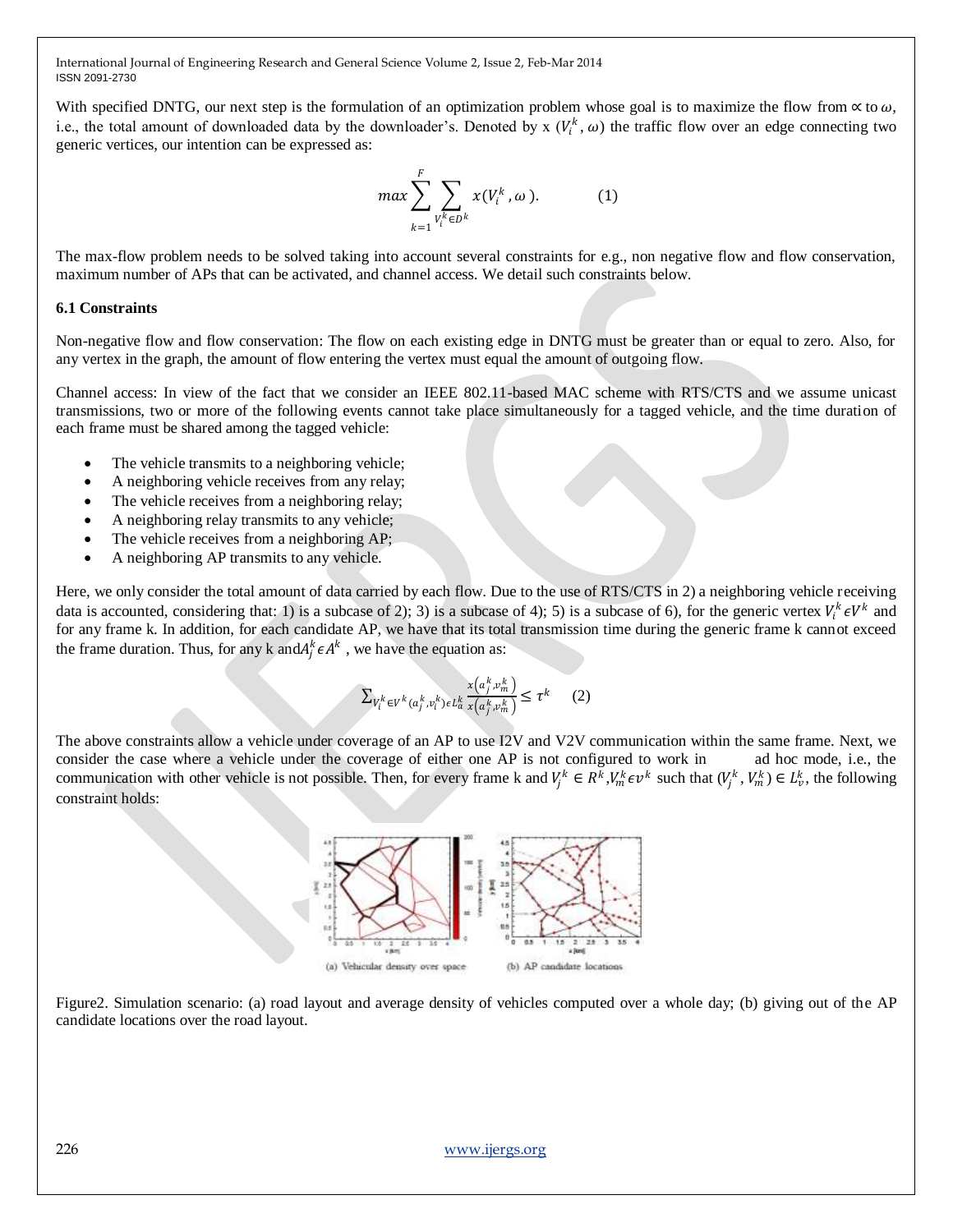$$
x(v_j^k, v_m^k) \leq \begin{pmatrix} k \\ 1 - \max_{a_i^k \in A^k} & \{y_i\} \\ (a_j^k, v_i^k) \in L_a^k \end{pmatrix} w(V_j^k, V_m^k) \tau^k \qquad (3)
$$

Where  $y_i$ ,  $i = 1, \ldots, A$ , are Boolean variables, whose value is 1 if the candidate AP Ai is activated and the value becomes 0 otherwise.

Maximum number of active APs: The final set of constraints imposes that no more than one candidate APs are selected, through the variables yi. Then, for any i, we can write:

$$
y_i \in \{0,1\} \, ; \, \sum_{i=1}^A y_i \le \hat{A} \, ; x(\alpha, a_i^1) \le My_i \tag{4}
$$

Where  $M \in \mathbb{R}$  is a randomly large positive constant.

## **7. DERIVING DESIGN GUIDELINES**

We influence the problem formulation obtained in the previous section to show which factors issue the most in content downloading in vehicular networks and to provide practical hints for the design of a real system. We consider a real-world road topology, covering an area of 20 km2 in the urban area. The vehicular mobility in the region has been synthetically generated at urban area, through a multi-agent microscopic traffic simulator. In Fig. 2(a), we describe the road layout, high lighting the different traffic volumes observed over each road segment.

We consider a traditional technology penetration rate, i.e., that only a fraction of the vehicles, namely 10%, is equipped with a communication interface and is ready to participate in the content downloading process, either as relays or as downloader's. Also, the number of vehicular downloader's that concurrently request content is assumed to be 1% of the vehicles participating in the network. AP locations are selected along the roads such that the distance between two adjacent APs is slightly equal to 150 m, resulting in 92 candidate locations, shown in Fig. 2(b). The value of the achievable network-layer rate between any two nodes is attuned according to the distance between them. We bounded the maximum node transmission range to 200m; this distance allows the establishment of a reliable communication in 80% of the cases. In the urban, village, and suburban traces, each lasting about 5 hours, this leads to an average density of 90, 62.5, and 33.5 veh/km respectively. The value of the attainable network-layer rate between every two nodes is adjusted according to the distance between them. To summarize, we illustrate the following conclusions:

- Traffic relaying, through either connected forwarding or carry-and-forward, can considerably increase the average perdownloader throughput, even when the road layout is covered by more APs;
- Multi-hop data transfers involving more than one relay are less beneficial to the content downloading process.

## **8. VEHICLE DENSITY BASED ACCESS POINT DATA DOWNLOADING**

In addition, the access point or relay tracks the vehicle capability prior and sends the corresponding low quality or high quality file. This achieves the vehicle to receive the proper file resource.

Vehicle density is calculated based on previous temporal changes and the new vehicle density is calculated. The access points' capabilities are adjusted so that it works more in high vehicle density environment and works less in low vehicle density environment.

## **9. SECURITY ISSUES**

#### **9.1 Digital signatures as a building block**

The message authenticity is necessary to protect VANETs from outsiders. But since safety messages will not contain any sensitive information confidentiality is not required. As a result, the exchange of safety messages in a VANET needs authentication but no need for encryption of message. Symmetric authentication mechanisms usually encourage less overhead per message than their asymmetric counter parts. But digital signatures are a better choice in the VANET setting, because safety messages are typically standalone and should be sent to receivers as quick as possible.

#### **9.2 Estimation of the signature size**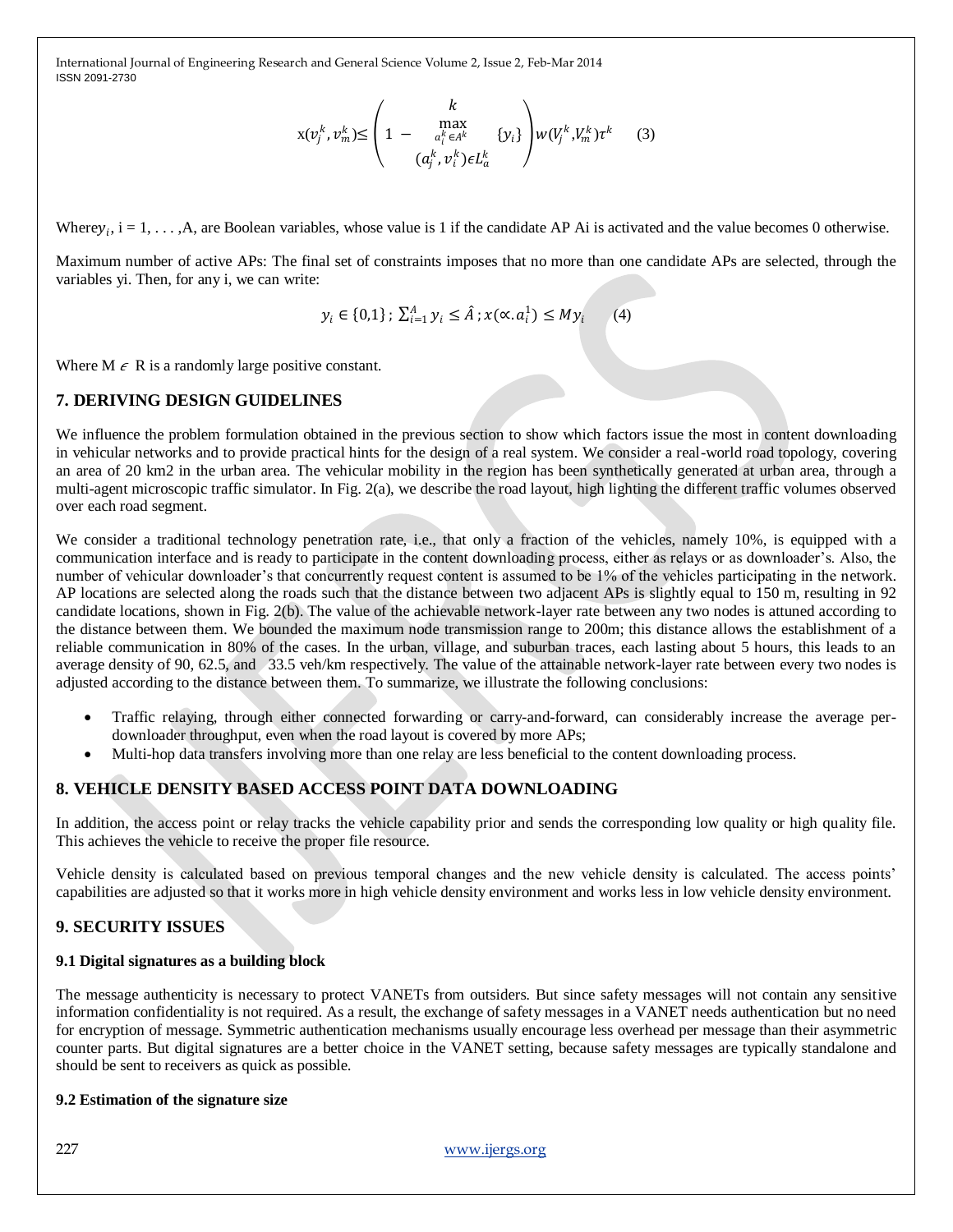As we intend using a PKI for supporting security in VANETs, it is significant to choose a Public Key Cryptosystem (PKCS) with a tolerable implementation overhead in the vehicular network. According to DSRC, safety messages are sent with a periodicity of 100 to 300 ms. this imposes an upper bound on the processing time overhead; this overhead is shown as follows:

 $Toh(M) = Tsign(M) + Ttx(M|SignKV [M]) + Tverify(M)$ 

Where Tsign (M), Ttx (M), and Tverify (M) are the necessary time durations to sign, transmit, and verify a message M, respectively; SigPrKV [M] is the signature of M by the distributing vehicle V and includes the CA's certificate of the signing key. The above expression shows the two factors that affect the choice of a particular PKCS: (1) the execution speeds of the signature generation and the verification operations, and (2) the sizes of key, signature, and certificate.

# **10. CONCLUSION**

We examined the main factors affecting the performance of content downloading process in vehicular networks, by formulating and solving a max-flow problem over a time extended graph representing a realistic vehicular trace.

The major findings in our analysis are as follows:

Our major ideas are that a density-based AP deployment yields performance close to the optimum result, and that multi-hop traffic delivery is valuable, although the gain is negligible beyond 2 hops from the AP.

The access points' capabilities are adjusted so that it works more in high vehicle density environment and works less in low vehicle density environment.

To our best knowledge, this paper addressing the security of vehicular networks in a systematic and quantified way. In terms of future work, we aim to further develop this proposal. In particular, we plan to explore in more detail the respective merits of key distribution by the manufacturers or by legislative bodies; we will also going to carry out additional numerical evaluations of the solutions.

## **REFERENCES:**

[1]. M. Francesco.C. Claudio,C. Carla-Fabiana and F. Marco, "Optimal content downloading in vehicular networks," proc. IEEE INFOCOM, July 2013.

[2]. U. Paul, A.P. Subramanian, M.M. Buddhikot, and S.R. Das, "Understanding Traffic Dynamics in Cellular Data Networks," Proc. IEEE INFOCOM, Apr. 2011.

[3]. K. Pentikousis, M. Palola, M. Jurvansuu, and P. Perl, "Active good put measurements from a public 3G/UMTS network," IEEE Communica-tions Letters, vol. 9, pp. 802–804, 2005.

[4]. P. Reichl, M. Umlauft, J. Fabini, R. Lauster, and G. Pospischil, "Project WISQY: A measurement-based end-to-end applicationlevel performance comparison o f 2 .5G and 3G networks," in Proc. Fourth Ann. Wireless Telecomm. Symp (FTS), 2005.

[5]. K. Mattar, A. Sridharan, H. Zang, I. Matta, and A. Bestavros, "TCP over C DMA2000 networks: A cross-layer measurement study," in Proc. PA M, 2007

[6]. R. Keralapura, A. Nucci, Z.-L. Zhang, and L. Gao, "Profiling users in a 3G network using hourglass co-clustering," in Proc. ACM MobiCom, 2010.

[7]. Z. Zheng, P. Sinha, and S. Kumar, "Alpha Coverage: Bounding the Interconnection Gap for Vehicular Internet Access," Proc. IEEE INFOCOM, Apr. 2009.

[8]. VeriWise Asset Intelligence.<http://www.ge.com/equipmentservices/> asse intelligence/.

[9]. A. Balasubramanian, R. Mahajan, A. Venkataramani, B. N. Levine, and J. Zahorjan. Interactive Wi-Fi Connectivity for Moving Vehicles. In Proc. of ACM SIGCOMM, Sept. 2008.

[10]. Laura Garelli, Claudio Casetti, Carla-Fabiana Chiasserini, Marco Fiore, " Mob Sampling: V2V Communications for Traffic Density Estimation" Proc.IEEE INFOCOM 2011